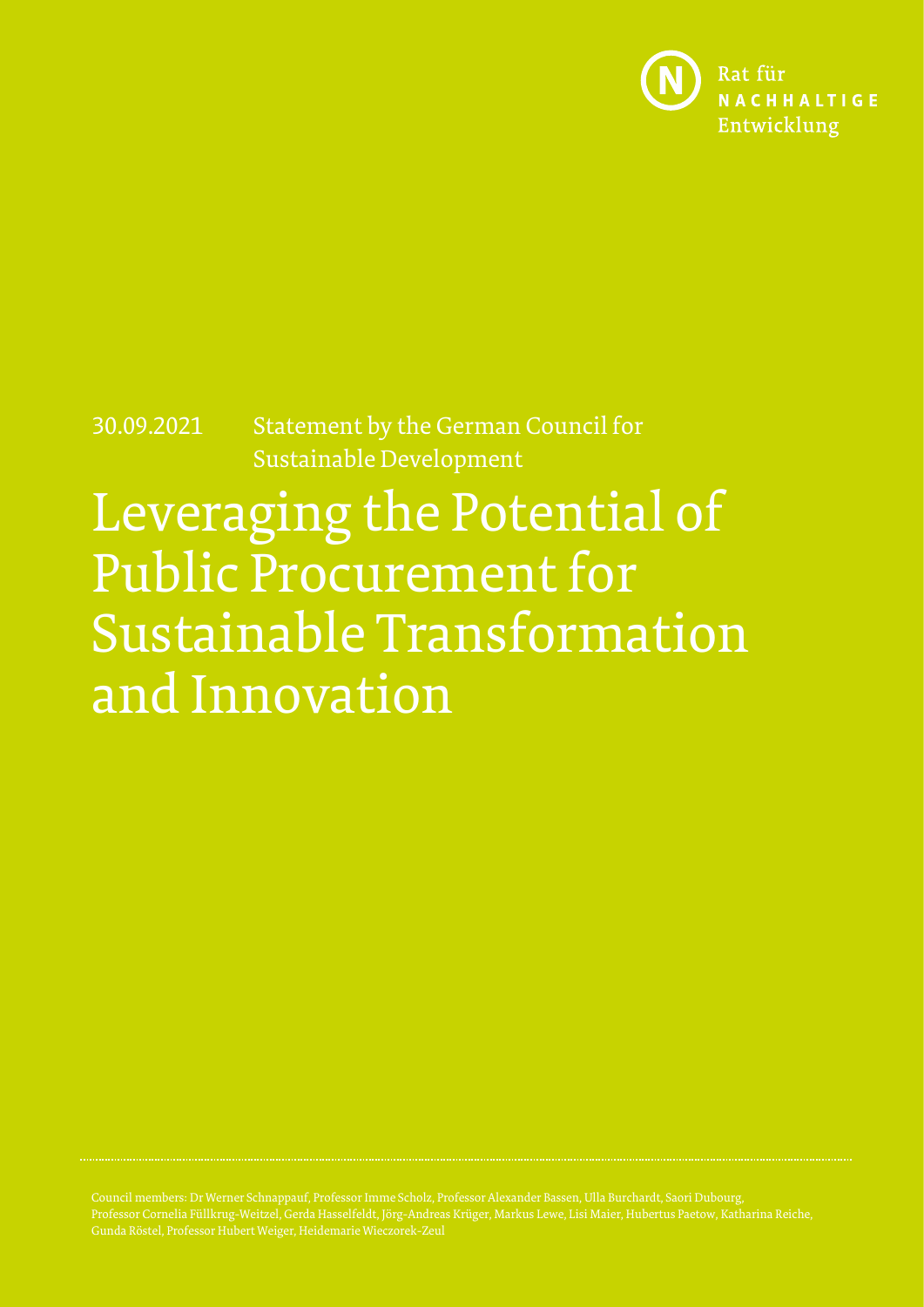## Leveraging the Potential of Public Procurement for Sustainable Transformation and Innovation.

- 1. Many of the goals set out in the German Sustainable Development Strategy, including achieving climate neutrality and the resource targets, can only be attained if the federal, Länder and local governments focus their joint purchasing power of around €500 billion per year on sustainability criteria to a much greater extent than has thus far been the case. Equally, sustainable public procurement is an invaluable market-based instrument for promoting both the transformation of the economy and sustainable innovation. Public sector demand for sustainable products and services sends clear signals to companies, creates fair competitive conditions and, last but by no means least, public procurement sets an example and lends credibility to political objectives.
- 2. In accordance with existing public procurement law and the applicable principle of economic efficiency, it is legally certainly possible to take ecological, social and human rights criteria into account in public procurement at all stages of the process. Thus far, however, this has only been done selectively across all levels of government. In part, this is a result of the high level of legal complexity, the additional workload it creates, a lack of knowledge on the part of the public authority procurement departments and a fear of additional costs.
- 3. Accordingly, the German Council for Sustainable Development recommends that the German government, as well as the Länder and local governments, make targeted use of the instruments of sustainable and innovative procurement. In the upcoming legislative session, the German government should develop a cross-ministerial strategy for sustainable and innovative public procurement. Extensive preliminary work by the EU Commission can be drawn upon to this end. Indeed, a procurement strategy of this kind had been planned for 2020 but was postponed in the wake of the COVID-19 pandemic. This new procurement strategy must also anchor ambitious targets to replace the weak targets set out in the German Sustainable Development Strategy.
- 4. Adopted in August 2021, the latest version of the German government's "Programme of Measures on Sustainability" contains a number of elements that could form a solid basis for a new approach to sustainable procurement across the board, in particular with a view to the goal of climate neutral federal administration. However, sufficient resources must be made available for the Programme of Measures to be effective, and the measures must be better linked to the German Sustainable Development Strategy.
- 5. The RNE would also welcome an Inter-ministerial Committee for Sustainable Procurement, as set out in the Programme of Measures, for the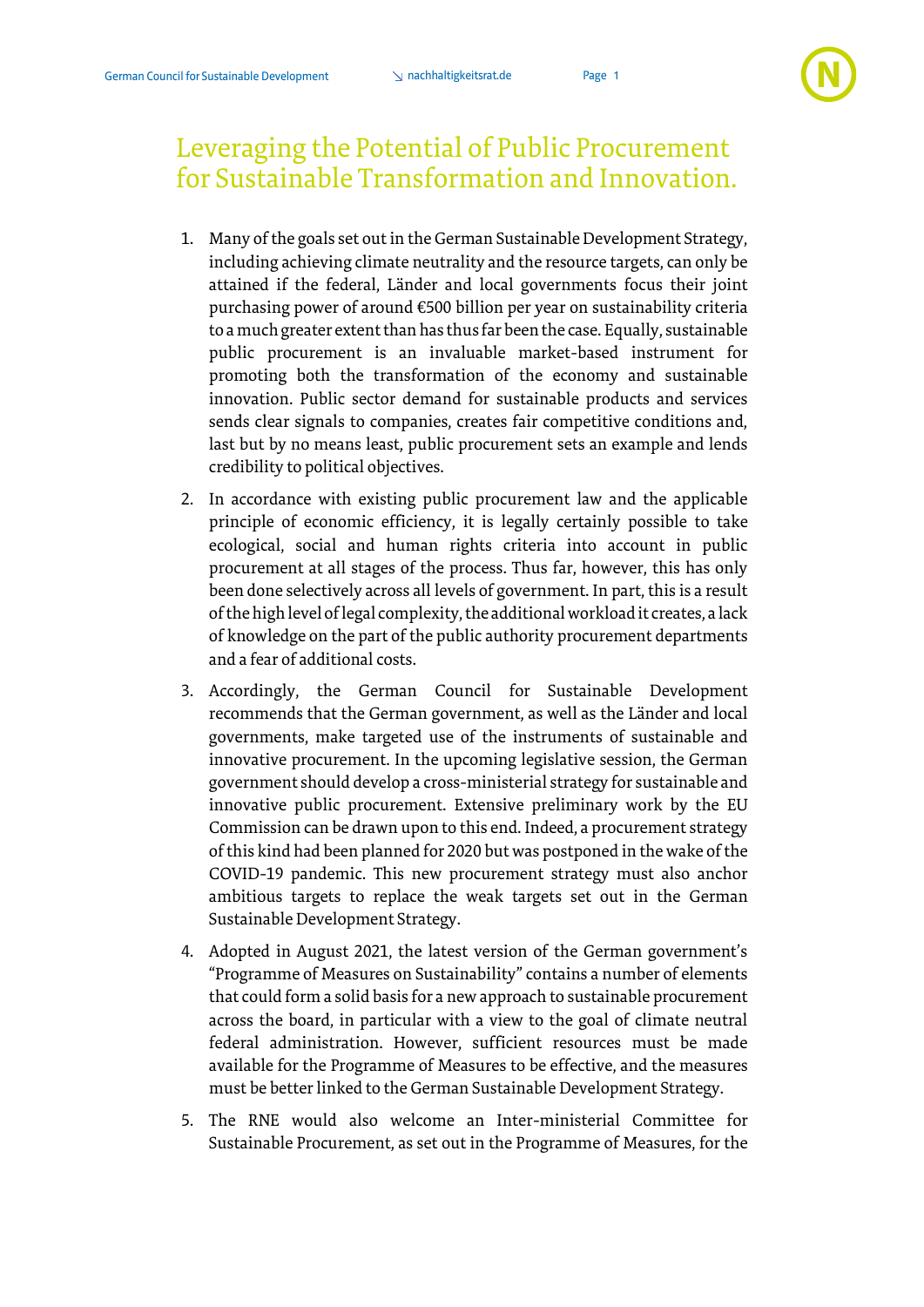

technical development of the relevant strategic framework. This framework must include both the Länder and local authorities, who have far higher procurement volumes than the Federal Government, as well as the business community and civil society. In addition, the Cabinet must adopt this new procurement strategy to ensure sustainable procurement is accorded the necessary weight.

- 6. Moreover, the RNE calls for greater dialogue surrounding sustainable procurement between public procurement officers, business and civil society, with the Länder and local governments also invited to participate. At regional level, it is important to promote spaces for dialogue that involve both buyers and suppliers (e.g. with chambers of industry and commerce within the framework of the "Gemeinschaftswerk Nachhaltigkeit" ("The German Sustainability Movement").
- 7. The German Council for Sustainable Development also welcomes the new administrative regulation on climate-friendly procurement by federal authorities adopted in September 2021. To successfully implement the regulation, it is key to utilise the expertise of the German Environment Agency to ensure that higher future  $CO<sub>2</sub>$  prices in accordance with the Climate Change Act (what is known as shadow carbon pricing) can be included in lifecycle cost analyses without causing extensive bureaucratic efforts. Furthermore, this administrative regulation should also include the aspect of the circular economy, which is often closely linked to climate protection. In the medium term, regulations should be enshrined in law to ensure they apply to all procurement across the country.
- 8. It is the opinion of the German Council for Sustainable Development that the costs calculated for a procured product must reflect the environmental and climate impact of that product over its entire lifecycle.
- 9. Overall, the aim should be to move away from expenditure-driven budgeting to an impact-oriented budget process.
- 10. For the RNE, it is particularly important in practice that the respective ministers as well as the management of all public authorities support sustainable procurement, set ambitious procurement targets and make the necessary human and financial resources available for the relevant public authorities. This should also include the professionalisation of public authority departments, in particular procurement departments.
- 11. Broadly speaking, the RNE is in favour of centralising procurement capacity within individual public authorities. Concomitantly, there is a need to expand corresponding training programmes, for example via the Federal Procurement Office's Sustainable Procurement Skills Centre (KNB) and/or the Federal Academy of Public Administration (BAköV). Where possible, these training courses should also be offered to Länder and local authorities.